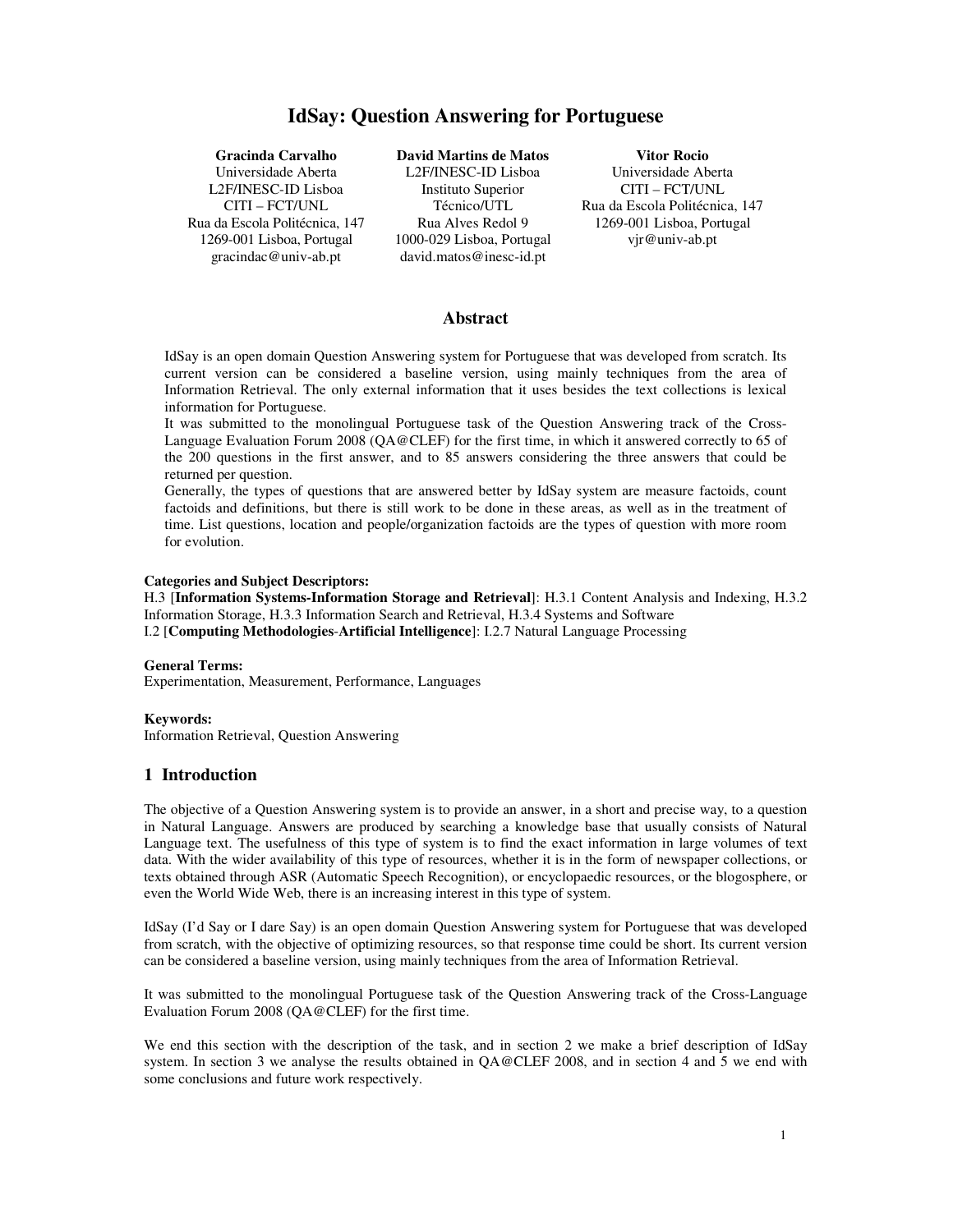### **1.1 QA@CLEF: Main Task Description**

The Portuguese monolingual task of QA@CLEF consists in finding answers to 200 questions within a text collection, all in Portuguese.

The text collection used consists of newspaper articles from Portuguese newspaper "Público" and from Brazilian newspaper "Folha de São Paulo" from the years 1994 and 1995, and a frozen version of the HTML edition of the Portuguese Wikipedia<sup>1</sup> from November 2006.

Systems should be able to answer three categories of questions, namely factoids<sup>2</sup>, definitions and closed list questions, some of which may include a temporal restriction. The type of the questions can very diverse, ranging from questions about persons, organizations or locations, for instance. Neither the question category, nor its type or if it is temporally restricted are explicitly given with the question, therefore it is up to the system to find out that information. The questions can be stand-alone questions, or organized in clusters of up to four questions about a common topic, with the topic being determined by the first question/answer pair. Questions 2 to 4 of the cluster can contain co-references to the cluster's topic. The clusters are identified by a number that is given to the system. It is possible that a question has no answer in the data collection, in which case the answer should be NIL. Each question, except NIL questions, must be supported with an excerpt from a document in the collection, therefore an answer consists of the exact answer ( with no more information than strictly needed ), an identifier from a document in the text collection, and an excerpt of up to 700 characters from that document that supports the answer<sup>3</sup>. The system may produce up to three answers for each question, and two complete answer files can be submitted for evaluation.

### **2 IdSay System**

In this section we briefly describe our system, starting by the information indexing in subsection 2.1, followed by a subsection for each module of the system.

Developing a Question Answering system can be interpreted as an engineering problem of combining several types of components and techniques to achieve, in an efficient way, the goal stated in the beginning of the introduction. Given the nature of the task of treating large quantities of unstructured data (text), and the need to have a good understanding of the text to produce exact and short answers, it is natural that the areas of Information Retrieval and Natural Language Processing are the foundations of these systems.

This is the approach we intend to follow in building IdSay system. We started by developing the core version of the system, that is based in Information Retrieval techniques. We made this option for two main reasons: Firstly because we want to have a baseline to compare and draw conclusions of the effectiveness of the further NLP enhancements we intend to implement. Secondly because we intend to have an efficient retrieval base, that can work as independently of the language as possible, to reuse with different languages, in the future.

The present version of IdSay is therefore as close as possible to simple keyword search. The only external information that we use besides the text collections is lexical information for Portuguese **[1**].

The global architecture of IdSay is presented in Fig. 1.

IdSay accepts either a question written by the user (manual interface), or a set of questions in an XML file (automatic interface). In the manual interface the user can select if he wants to search for the information in the entire data collection, or in one or both the newspaper collections or just Wikipedia. It can also specify the maximum number of answers allowed, and other system related parameters, for example if lemmatization or stemming should be considered, or the detail of information to be shown by the system. The system allows for

 $\overline{a}$ 

<sup>&</sup>lt;sup>1</sup> http://pt.wikipedia.org/

 $2$  We use in the text the term "factoid", because it is widely used in the literature. However we would prefer the term "questions about facts", or "factual questions", because of the meaning of "factoid" as "an invented fact usually taken as true".

 $3 \text{ In fact, up to three separate excerpts from the same document can be provided, as long as the limit in characters.}$ is not exceeded.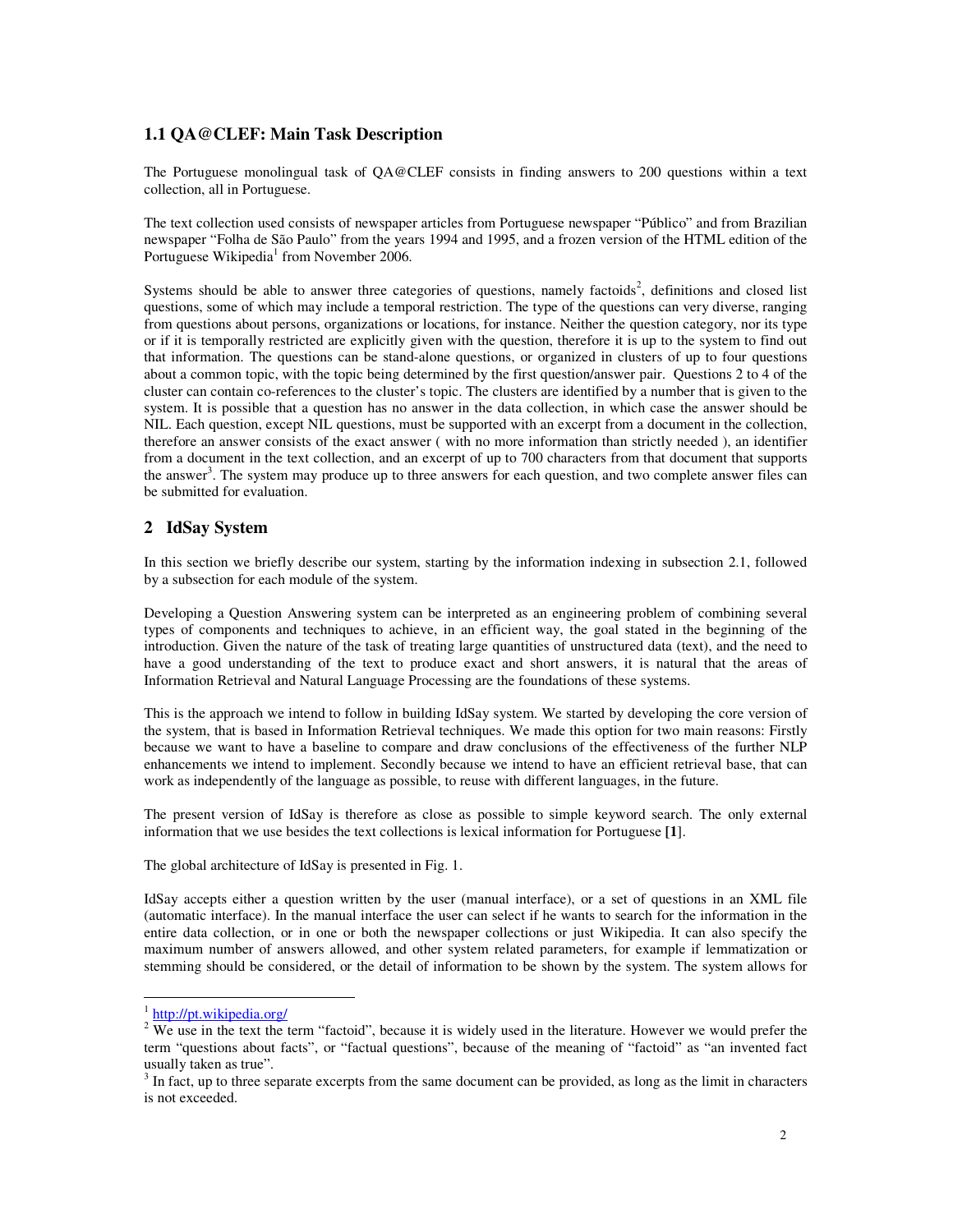various statistics of the data to be consulted. In the manual interface, the system is not prepared to treat coreference between questions.



**Fig. 1 – IdSay system architecture** 

Each question is analysed in the question analysis module (section 2.2) to determine the question type and other variables to be used in the answer extraction and validation modules. The question analysis also determines a search string with the information of which words and entities to use in the document retrieval module (section 2.3) to produce a list of documents that match both. This list of documents is then processed by the passage retrieval module (section 2.4), responsible for the search of passages from the documents that contain the search string, and with length up to a given limit. The passages are then sent to the answer extraction module (section 2.5), where short segments of text (candidate answers) are produced, that are then passed on to the answer validation module (section 2.6). This module validates answers and returns the most relevant ones. If in one of the steps no data is produced, the search string is revised and the loop starts again, in a process we identify as retrieval cycle.

# **2.1 Information Indexing**

IdSay's architecture is based on indexing techniques that were developed from scratch for the system. However, these techniques are general purpose IR and are not specific for Question Answering alone. The IR engine was also built with cross-language usage in mind, so we tried to develop it modularly, with the language specific information clearly separated from other generic components. For this purpose we analyse the input text data in successive levels, building an index file for each layer:



**Fig. 2 –Information Indexing in IdSay**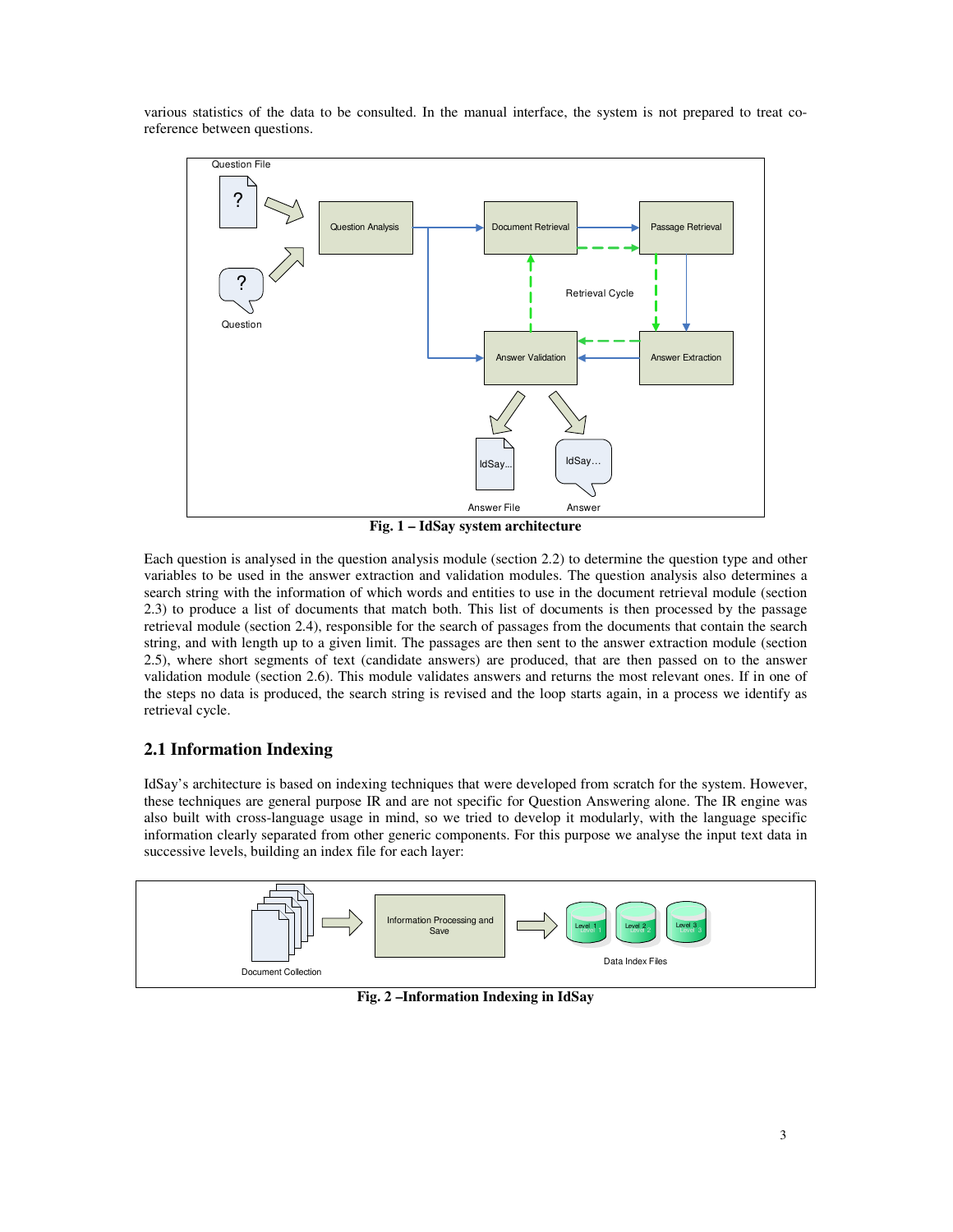#### Level 1 – Document level

The documents are kept as close to the original text as possible, apart from the compression techniques used. It includes also tokenization and the minimal pre-processing to allow efficient retrieval, namely separation of words with spaces and lowercase conversion.

Level 2 – Lemmatization or Stemming

According to the results of our previous work [2] in which lemmatization and stemming were compared we opted for doing only lemmatization<sup>4</sup>. We intend however, in future versions of the system, to try different stemming techniques and lemmatization using a different lexicon. We do not remove stop words form the texts, but words maybe removed at a later stage, during the retrieval cycle.

Since this process is used to increase the retrieval efficiency in finding relevant documents, and having in mind the fact that we may need the original information (or as close as what we can have, that is to say level 1 index) we store more information in the level 2, but we also keep the information of level 1. That prevents us from having to go back to the original document, which helps us improve the performance in terms of response time.

This level corresponds to making equivalence classes based on related words at a linguistic level, and therefore it is one of the levels that is more markedly language-specific.

#### Level 3 – Entities

At level 3, which we call the entity level, we find all sequences of words that occur often in the text collections, and if they occur more than a given threshold, we consider them an entity whether it corresponds to a meaningful entity like the name of an organization, or to a common string of words. For the time being, we rely on our ranking mechanism to eliminate the second kind of entities, but we may do some further work in this area in the future.

The index files for the text collection occupies 1.15 GB of disk space, and took about 4 hours to build. The load time is around 1 minute, and the time to process 200 questions is less than 1 minute.

### **2.2 Question Analysis**

 $\overline{a}$ 

This module processes the question and produces a search string. It needs to identify the category of the question (within the CLEF standard categories factoid, definition, and closed list question) and the type of answer expected. This analysis depends on finding specific patterns for Portuguese, which are normally used to formulate each kind of question. For instance, if we have a question in the form "O que é X?" [What is X?] or "Quem é X?" [Who is X?], we conclude that the category of the question is definition<sup>5</sup>.

If we are unable to determine the question category and type, we treat it as a generic question, for which we have a default procedure.

Besides the category and type of the question, which will be used at a later stage to get answers of the correct type, this module also identifies the appropriate information that should be used to guide the search for documents related to the question, which we call reference entities. These entities are also used for co-reference resolution in the case of clusters of questions.

The question is searched for reference entities in the following manner: in a first stage, we rely on the indications of the user. Therefore if there are words capitalized, or words enclosed in single or double quotation marks or guillemets, we assume them to be entities<sup>6</sup>. In a second stage, the text of the question is searched looking for entities that we have found in the text collections, and these are registered to be used in the search.

<sup>&</sup>lt;sup>4</sup> The two options are available, when we say we use lemmatization, we are talking of the system setup chosen for the QA@CLEF evaluation.

Since we use lemmatization, the pattern we look for is in fact "Quem ser X?" [Who be X?], which covers several tenses that can be used in the question, like "Quem foi  $X$ ?" [Who was  $X$ ?] as well as the present tense.

<sup>&</sup>lt;sup>6</sup> If the several contiguous words are all capitalized, or included in brackets, we consider them to be just an entity.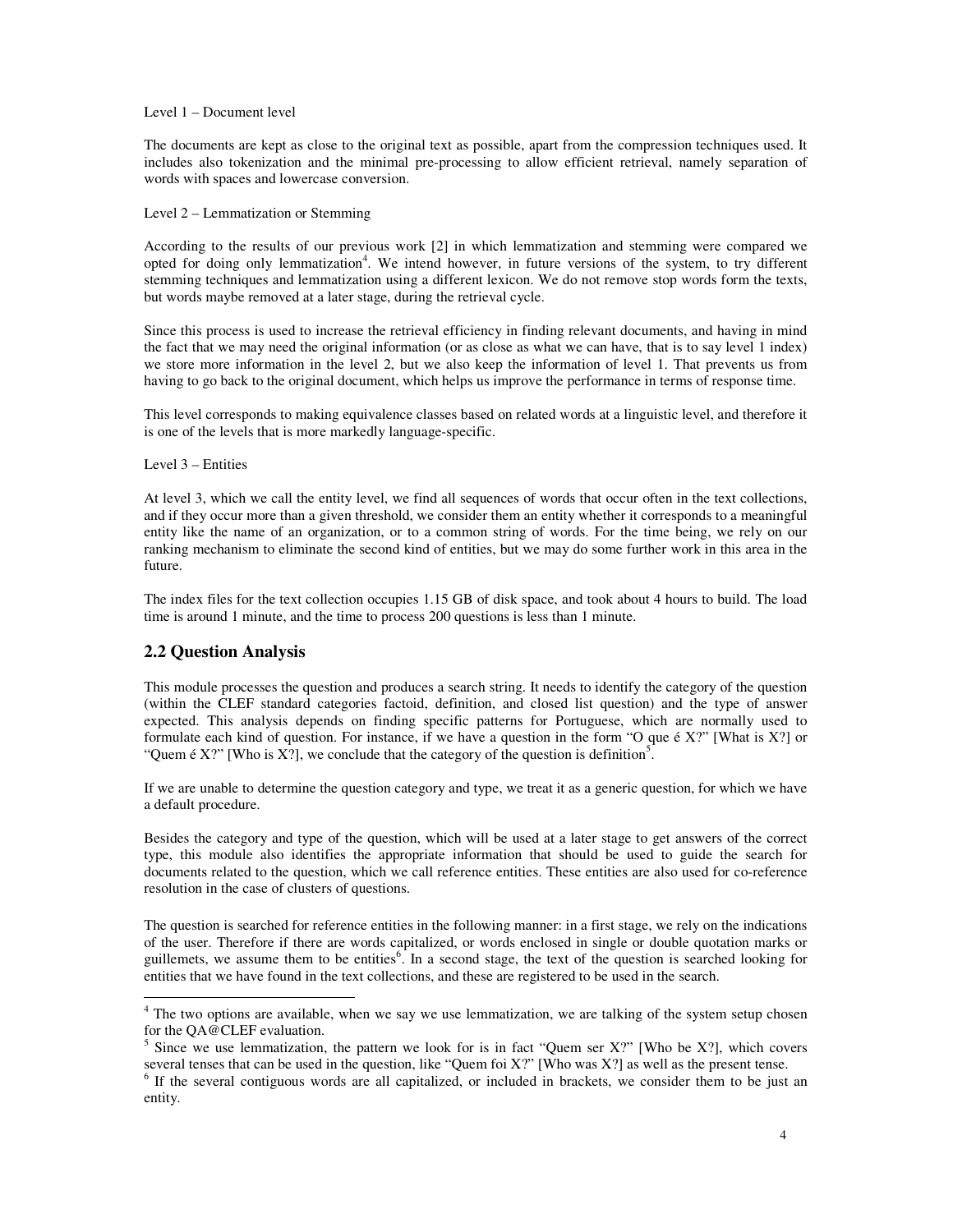# **2.3 Document Retrieval**

This module takes the words from the search string produced previously and generates a list of documents that contains all of the words in the search string, and also all the entities.

This is done efficiently, since we have the documents indexed by words and by entities. The document list is built through the intersection of both the list of documents that contain each single word and the list of documents that contain the entities present in the question.

If the list of documents is empty, the process is repeated, removing the most frequent word from the search string. This process is identified in Fig. 1 as retrieval cycle, and intends to increase the possibility of finding the correct answer, turning down the words with higher frequency of occurrence and therefore with lower discriminative power.

The only exception for this rule is when we are looking for the definition of a concept that has a page in Wikipedia. In this case, the answer of IdSay corresponds to the first sentence in the page.

# **2.4 Passage Retrieval**

The aim of this module is, given a list of documents, to produce all the passages from the documents where the words we are looking for occur. The passage length should not exceed a given limit (currently, 60 words).

This is done in the following way: each document is searched once for the words of the question. Each time a word is found, its position in the document is registered. After storing this information for a newly found word, we check if all the words already have a position registered. If that is the case we check the total length of the passage by subtracting to the current position the minimum of the set of positions of all words. If the length does not exceed the limit we add this passage to the passage list.

Each passage is then adjusted, adding words to the beginning and to the end, in such a way that the passage corresponds, as much as possible, to one or more full sentences. For this purpose two punctuation marks sets are defined: the *terminators* which include for instance full stop ( . ), question mark ( ? ) and exclamation mark ( ! ) and the *separators* that include for instance the comma (, ), semi-colon (; ) and some words as 'e' [and] 'ou'[or].

The adjustment is made until the nearest *terminator* is found, both before the passage and after the passage. If a terminator in not found within a distance in words that allows the passage length limit to be respected, then the system searches for the nearest *separator*, and if it also exceeds the length limit then the passage of the maximum length is considered, even if it breaks sentences in the middle.

Each document in the list is searched, with the corresponding passages (which can be zero for a given document) being added to a global passage list common to all documents.

# **2.5 Answer Extraction**

The input for this component of the system are passages, and from them we intend to extract answers, that is to say, we intend to eliminate the unnecessary portion of the passage, retaining no more information than what is absolutely needed to answer the question.

We analyse each passage searching for entities. Each entity found is considered a candidate answer. If no entities are found, the low frequency words are considered candidate answers.

A word is considered low frequency if its frequency is less than the double of the frequency of the least frequent word in the passage. All frequencies considered are the absolute frequencies in all the text collection.

If the question category is *D* (definition) the candidate answers considered are the phrases immediately before and after the word or entity for which the definition is being sought.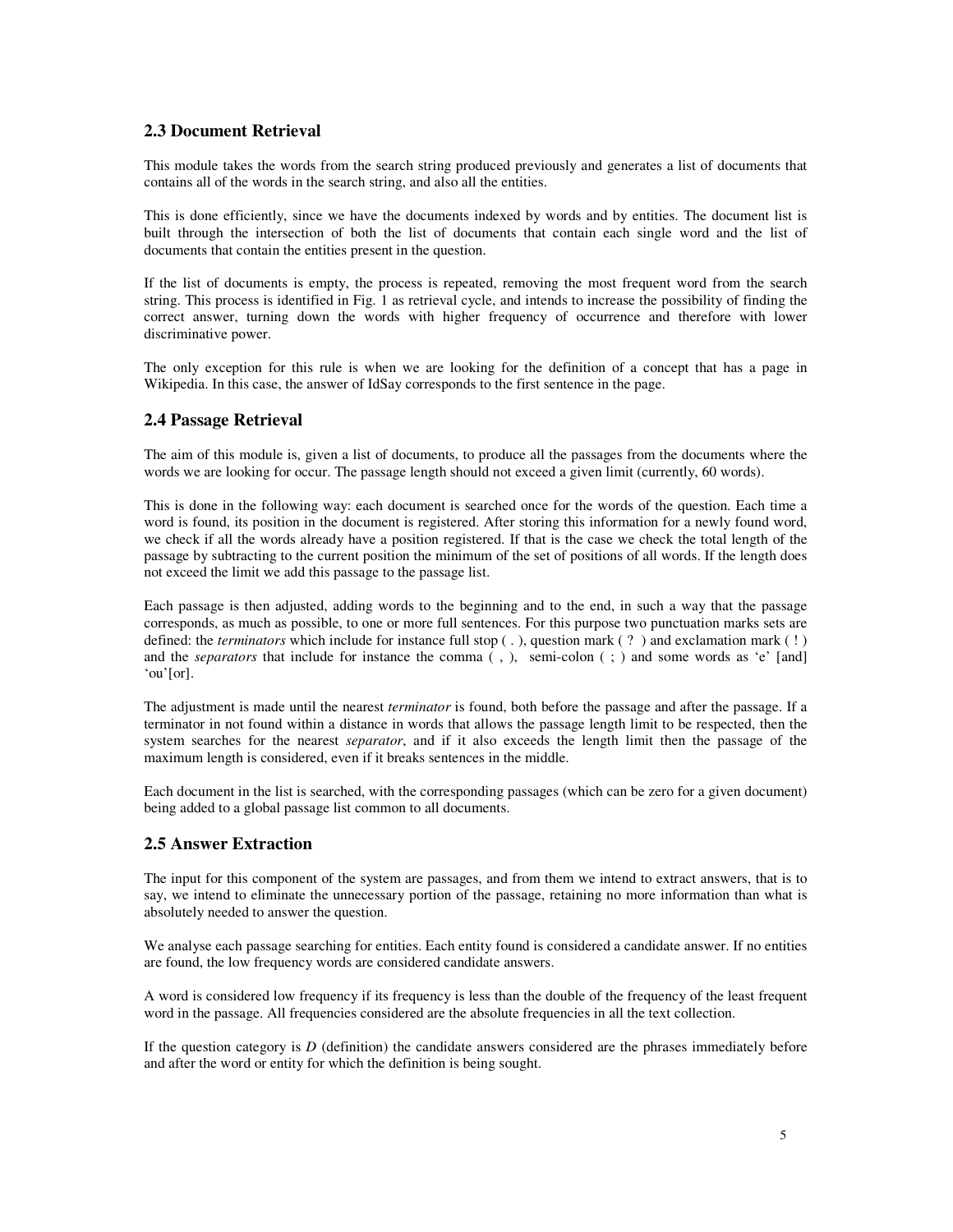The extraction phase takes into account the category and type of the question if they were identified in the question analysis phase, in a way that prevents us from extracting answers that are not related to what we are looking for. For instance, if the answer type is date, time or numeric (count or measure) then the system searches the passage looking for numeric values followed by the corresponding units if they occur in the passage.

### **2.6 Answer Validation**

This module validates if the answers produced are the best ones given the other answers and their supporting passages. It receives the answers with the respective passages from where the answers were extracted, and orders the answers by the scoring based on frequency.

The answers that have the same supporting document, even if the passages are slightly different, are merged if they are close in the document. For instance, if the passage "… Ms. X is the prime-minister of country Y…" supports two different answers, "prime-minister" and "Y", a new answer is produced joining both answers from the passage: "prime-minister of country Y".

Afterwards, the list of answers is filtered, by removing the answers with common words, with lower score. For instance, using the same example as above, if the answer list contains, in a lower position, an answer "minister", it will be removed since is contained in "prime-minister of country Y".

Finally, the support used for each question is the smallest passage associated with each answer.

### **3 QA@CLEF 2008 Evaluation Campaign Results**

In the present chapter we analyse the results obtained by IdSay system. First we look into the evaluation metrics that describe the overall performance of the system, and proceed with a more detailed question based analysis.

### **3.1 Evaluation Metrics**

The answers returned by the system are evaluated manually by human assessors. The metrics used to rank the systems are based on a Boolean function that takes into account the judgment of the assessors. The definition of that function, which we will name  $F_{ij}$  for the case of answer *j* to question *i* is  $F_{ij} = 1$  in case answer *j* to question *i* is considered correct ('R'), or  $F_{ij} = 0$  otherwise (i.e. in case answer *j* to question *i* is considered wrong, unsupported or inexact ('W','U','X'), or in case the system does not provide an answer *j* to question *i*).

The main evaluation metric used in QA@CLEF 2008 is accuracy over the first answer, which is the average of first answers that where judged to be correct.

Considering a set consisting of Q questions, and if for each question up to N answers may be provided, a more formal definition can be given as:

$$
Accuracy\ over\ the\ first\ answer = \frac{1}{Q} \sum_{i=1}^{Q} F_{i1}
$$

In QA@CLEF, the values are Q=200 and N=3.

We also calculated the accuracy over all answers because it is also a common measure used for Question Answering systems. If we define R<sup>i</sup> , for question *i*, as:

$$
R_i = \begin{cases} 1 & \text{if there is } j = 1..N \text{ for which } F_{ij} = 1 \\ 0 & \text{if } F_{ij} = 0 \text{ for all } j = 1..N \end{cases}
$$

We can define the accuracy over all answers in the following way:

$$
Accuracy\ over\ all\ answers = \frac{1}{Q} \sum_{i=1}^{Q} R_i
$$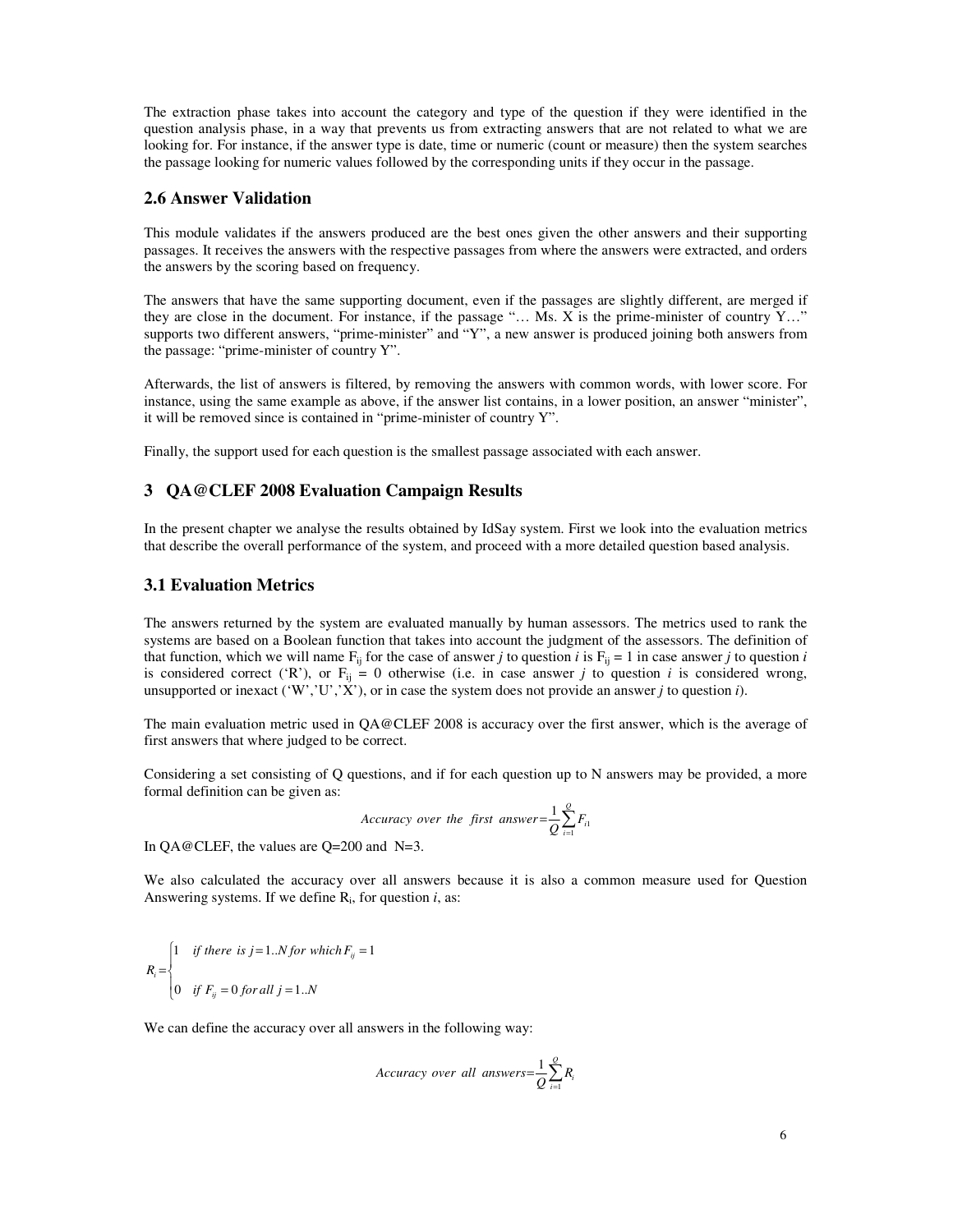Another metric used is MRR (Mean Reciprocal Rank) which is the mean of the reciprocal of the rank of the first answer that is correct for each question.

If we define  $J_i$ , for question  $i$ , as:

$$
J_i = \begin{cases} \frac{1}{\min\{j: F_{ij} = 1\}} & \text{if there is } j = 1..N \text{ for which } F_{ij} = 1\\ 0 & \text{if } F_{ij} = 0 \text{ for all } j = 1..N \end{cases}
$$

The definition of MRR would be:

$$
MRR = \frac{1}{Q} \sum_{i=1}^{Q} J_i
$$

This metric takes into account the correct answers returned for each question regardless of the fact that they where returned in the first position or not. Correct answers that are given earlier in the answer list have a higher contribution to the score. For a given system the MRR should always produce an equal or higher score than the accuracy over the first answer score. All questions in the question set are considered, according to the definitions that are presented in the guidelines [4], and in the literature, for instance the overview of the first overview article of QA@CLEF [3].

However, the metric that was published as MRR for the systems at QA@CLEF2008 was slightly different, because it took into account only the answers for which multiple answers had been provided. This has several drawbacks, in our opinion, since it is trying to compare systems based on a different number of questions and besides it has the effect of penalizing systems that gave single correct answers. So if a system is confident enough in an answer not to provide more possible answers, and if the answer is correct, it gets worse results that if it choose to provide the same answer three times, or a second constant answer, like NIL. In the case of our system, it provided 34 single answers that were judged correct. In the limit cases, the result of this way of computing the metric are: (1) the value would always be 0 for a system that provided both single answers and multiple answers, with the correct answers being all given in the form of single answers, no matter the proportion between correct and incorrect answers, (2) the value is undefined for systems that provide single answers for all questions, regardless of their correctness.

We include in Table 1 the MRR for our system calculated according to the formula above because we consider it a good reference for comparison between systems.

Another metric that was provided for the systems was CWS (Confidence Weighted Score). It was used for the first time at the Question Answering track of TREC 2002 [6], in which a file was provided by the participants with just one answer per question, with the answers ordered not by question number, but in order of decreasing confidence in the answer.

A formal definition would be:

$$
CWS = \frac{1}{Q} \sum_{i=1}^{Q} \frac{\sum_{j=1}^{i} F_{j1}}{i}
$$

It is important to keep in mind that index *i* follows the answers in order from most confident response to least confidence response, and that there is exactly one answer per question (hence the index 1 for answer number in  $F_{i1}$ ).

Since our system did not provide a confidence score for the questions (i.e. provided a score of 0.0 for all answers, as stated in the guidelines) we would expect CWS not to be calculated in this situation. The reason for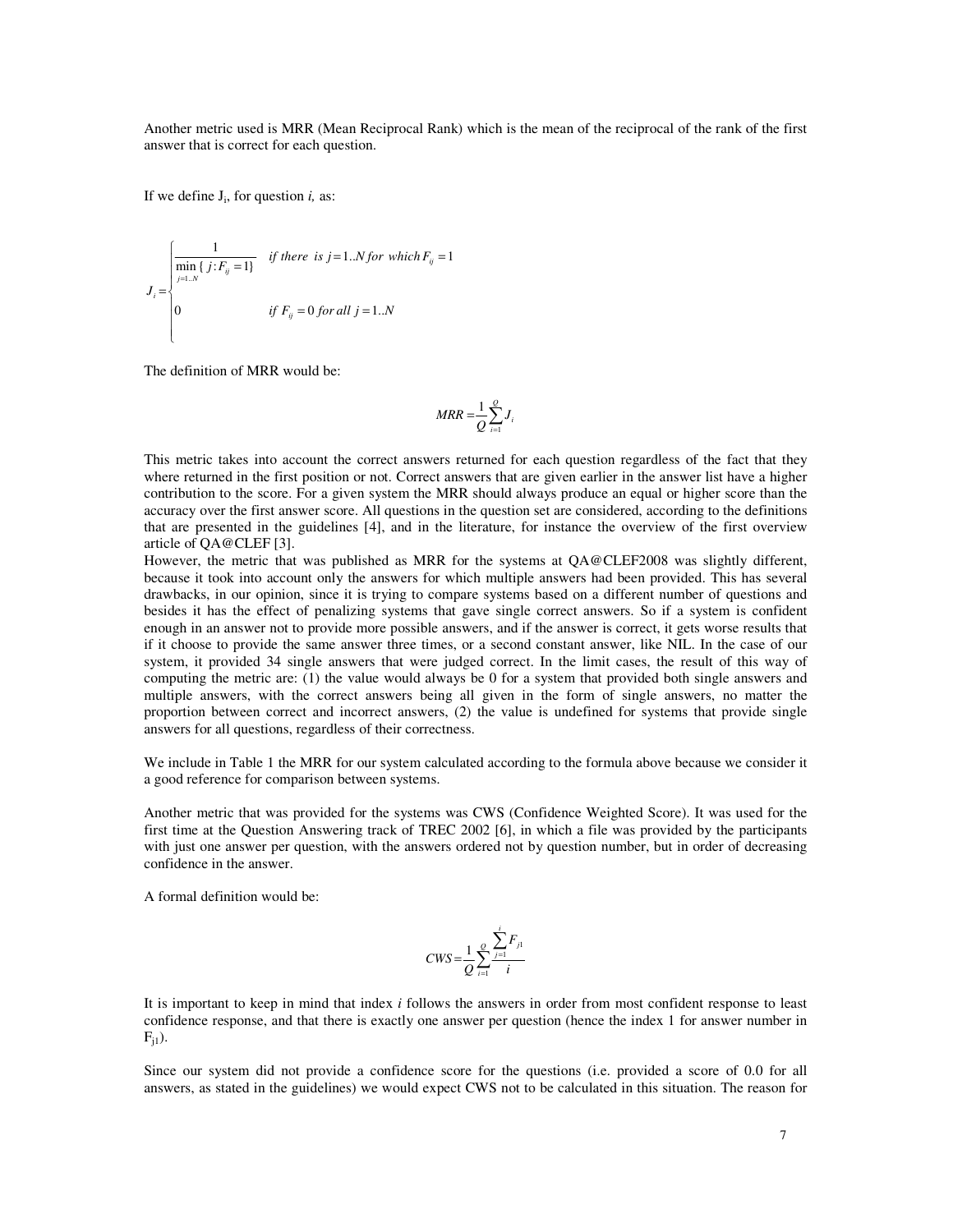that is that since we do not provide scores for the answers, there is no valid criterion to sort the answers, so it seems artificial to attribute an order to 200 equal values.

However, a score was attributed to the system, which took into account the first answer to each question, and using question number order. Moreover, a different version of the formula above was used, that we identify as CWS\*, in which the contribution of earlier correct answers where not taken into account, if the current answer was not correct, which therefore yields lower scores.

$$
CWS^* = \frac{1}{Q} \sum_{i=1}^{Q} \frac{F_{i1} \sum_{j=1}^{i} F_{j1}}{i}
$$

We will make no further considerations on the values for CWS of system Idsay. We would like however to comment on the possible arbitrariness of CWS as a measure of the scoring capacities of a system: if the system provides the same score to several answers, which order should be chosen for these answers? Question number order (if it exists…)? Alphabetical order? Random order? Whatever the option taken, if some questions are correct and others are not, it can result in different values of CWS. Our system was just the extreme case of this situation, with all the answers with the same confidence score.

Table 1 summarizes the results of IdSay system.

| # | Accuracy<br>over the<br>first answer<br>$\%$ |    | Accuracy<br>over all<br>answers<br>% | <b>MRR</b> over<br>multiple<br>answers | <b>MRR</b> | $CWS*$  | <b>CWS</b> |  |
|---|----------------------------------------------|----|--------------------------------------|----------------------------------------|------------|---------|------------|--|
|   | 65 32.500\%                                  | 85 | 42.500%                              | 28.487%                                | 37.083%    | 11.620% | 34.447%    |  |

# **3.2 IdSay Results Detailed Analysis**

As described above, IdSay has different approaches according to different criteria, for instance, specific procedures regarding question category and type.

In the present section we analyse our results, covering different characteristics of the questions.

# **Results by question category**

 $\overline{a}$ 

Three categories are considered in QA@CLEF, namely *F* questions (factoids), *D* questions (definitions) and *L* questions (closed list questions).

These values are provided by the Organizers, according to its classification in the three categories above<sup>7</sup>. The results obtained by IdSay are summarized in Table 2.

|                      |   | Total<br>questions | Right | Wrong | ineXact | Unsupported | accuracy |
|----------------------|---|--------------------|-------|-------|---------|-------------|----------|
| Question<br>Category |   | 162                |       | 100   |         |             | 29.012%  |
|                      | D | 28                 | 18    | 10    |         |             | 64.286%  |
|                      |   | 10                 |       |       |         |             | $0\%$    |

**Table 2 – Results by category** 

<sup>&</sup>lt;sup>7</sup> We do not know the classification of the questions by category of the organization, so in the rest of the text we use our classification, therefore the values can be slightly different.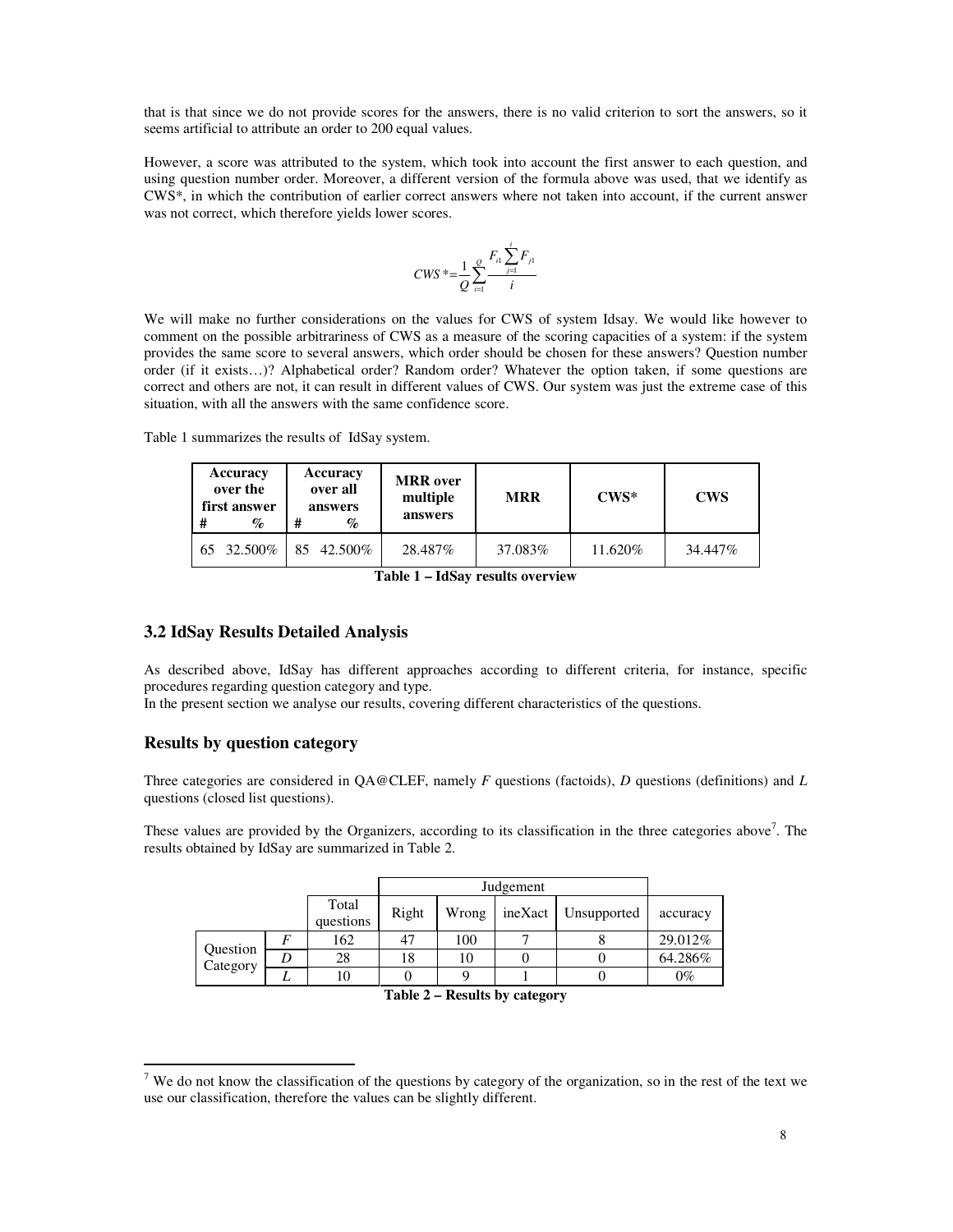These results show a stronger ability for the system to answer definition questions than factoids, which was expected due to the valuable aid of the having an encyclopaedic data collection, since its aim is precisely to present definitions. The value obtained for list questions is not a surprise, because we did not have the time to treat this category of questions, so these are treated as factoids. In the case of the answer assessed as inexact, the list of three possibilities was given as the three answers to the question (Question#154 Por que estados corre o Havel?) [For which states does the Havel run?].

We start by making a more detailed analysis of definition questions, for which the type of question is not used and proceed with an analysis by question type for factoids.

# **Definition Questions**

This type of question generally occurs in the form: "O que é X?" [What is X?] or "Quem é X?" [Who is X?], in which we consider X the reference entity. IdSay starts by searching for the reference entity in Wikipedia, looking for a page for this concept. If such a page is found, the beginning of the page is returned as the answer.

There were 22 definitions of the type "O que ser X?" [What to be X?], of which IdSay answered 11 correctly based in Wikipedia pages. There are a few cases in which the reference entity has an entry in Wikipedia, but there are several ways of referencing the same entity and therefore we do not get to the right page straight away. That is, for instance, the case of (Question#35 O que era o A6M Zero?) [What was the A6M Zero?]. However, we got to Wikipedia web page via retrieval of content, and manage to produce the correct answer, in this case but not in others. There is an advantage in dealing with the different ways of naming the same entity in Wikipedia, and we did not do that for the current version of the system only because of lack of time. A similar problem happens in (Question#127 O que são os forcados?) [What are forcados?] which in Wikipedia is identified by the singular form and not the plural of the concept. We tryed to get the definition by lemmatization, however the word retrieved is the lemma of the verb, and unluckily there is a town in Spain that corresponds to a form of that verb, and that is the definition returned. In this case, we would have to consider besides of the alternative ways of naming the same entity in Wikipedia, the plural/singular variation. If Wikipedia does not provide a definition, we follow the default procedure of searching the data collection in search for occurrences of the reference entity. An example of a correct definition found via the default procedure is (Question#66 O que é o jagertee?) [What is jagertee?]. There is only one occurrence of this entity in the data collection, in a sentence "o jaggertee é chá com adição de rum" [jaggertee is tee with addition of rum], which allows the system to retrieve the correct answer "chá com adição de rum" [tee with addition of rum]. However many definitions are not found in these circumstances: that is the case of (Question#80 O que é o IPM em Portugal?) [What is the IPM in Portugal?] for which the acronym of this institution is found many times together with other institution names, which does not allow for the correct answer to be retrieved.

There were 7 definition questions of the type "Quem é X?" [Who is X?], of which IdSay answered 5 correctly based on Wikipedia pages. The two questions that were wrong (Question#23 Quem é FHC?) [Who is FHC?] and (Question#41 Quem é Narcís Serra?) [Who is Narcis Serra?] the first corresponding to a Wikipedia page that is not found (again) because the keyword FHC is not the name of the page for former Brazilian President Fernando Henrique Cardoso (but rather a redirect), and the second case because there is no Wikipedia page and although in this case two news articles are found with the information on Narcis Serra, the answers are wrong due to extraction problems.

### **Factoids – Results by question type**

 $\overline{a}$ 

We consider the following types of questions: *P*–person/organization, *D*–date/time, *L*–location, *C*–count, *M*– measure, *O*–Other. We will start by analysing the results for the types for which we developed special procedures, because they involved numeric values: *C*, *M* and *D*. The values we present are based on our manual classification of the questions in the types above. Each answer of each question is assessed as 'R', 'U', 'X' or 'W', so we consider the assessment of the question to be the best answer, using the following priority: 'R', 'U', 'X' and 'W'<sup>8</sup>. For each type, we try to analyse an example to draw conclusions about the strength and weakness of the system in that type, except for type other, because the questions can be so different from one another that an almost per question analysis would be required.

 $8$  For example, if a question has three answers judged 'W', 'X' and 'U' we consider the 'U' answer.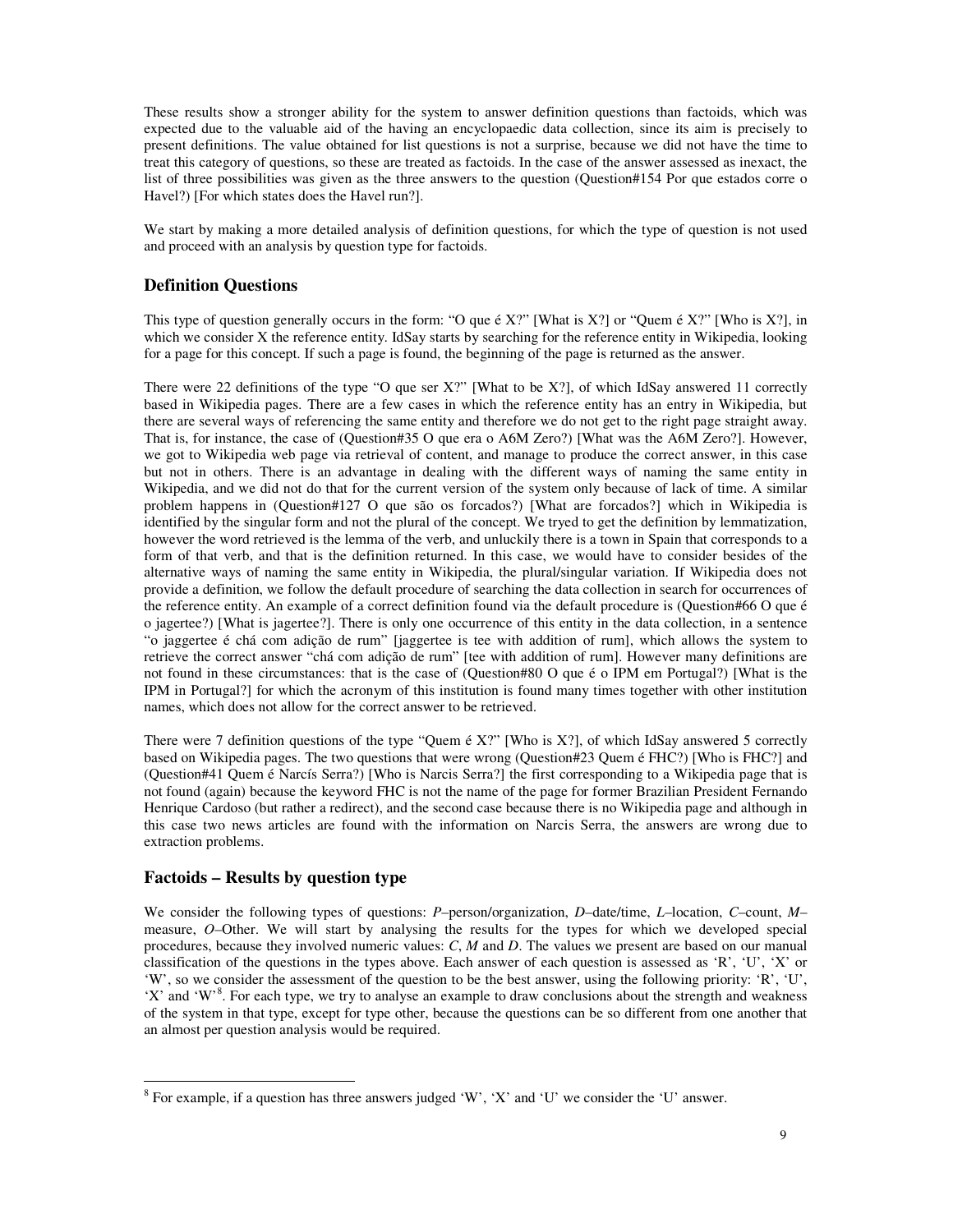#### **Factoids – Count**

These questions usually start by "Quantos/as X …" [How many X…]. X usually represents what we are tying to count, followed by the rest of the phrase. The general form of the question is usually a number followed by X. There were 20 count questions, with very diverse instances of X, namely esposas, faixas, províncias, repúblicas, actos, atletas, estados, filhos, filmes, gêneros, habitants, jogadores, ossos, refugiados, votos [wives, stripes, provinces, republics, acts, athletes, states, sons, movies, gender, inhabitants, players, bones, refugees, votes]. The results of IdSay for this type of factoids are presented in Table 3.

|             | Right |                        | Wrong                                          |      | Unsupported |     | ineXact |                   |  |  |  |
|-------------|-------|------------------------|------------------------------------------------|------|-------------|-----|---------|-------------------|--|--|--|
| # Questions |       | %                      |                                                | $\%$ |             | %   |         | $O_{\mathcal{L}}$ |  |  |  |
| l9          |       | 68.4                   |                                                | 26.3 |             | J.J |         |                   |  |  |  |
|             |       | $\sim$<br>$\mathbf{r}$ | .<br>$\cdots$<br>$\sim$<br>$\sim$<br>$\cdot$ . |      |             |     |         |                   |  |  |  |

**Table 3 – Results for Count Questions** 

An example of a correct answer is (Question#70 Quantas províncias tem a Ucrânia?) [How many provinces does Ukraine have?]. In the question, the reference entity Ukraine was identified and the identification of the unit to look for was provinces. The search string was in this case "província ter a ucrânia" [provinces to have ukraine] for which 71 documents were retrieved, where the correct answer was found: 24 provinces. The case of (Question#10 Quantas províncias tem a Catalunha?) [How many provinces does Catalonia have?] is similar, with 51 documents retrieved that produced the answer "4 provinces" supported by more than one passage. However the answer was considered unsupported, due to the choice of the shortest passage. As example of a question that produced wrong answers, we can look at (Question#18 Quantos ossos têm a face?[sic]) [How many bones do the face have?]. Although the question is incorrectly formulated in terms of concordance in number of the verb, which is in the plural instead of singular as it should, the Lemmatization took care of that and produced the search string "bone to have face". However, the answers produced were incorrect (number of bones of parts of the face, as the nose, returned) because the correct answer occurred in a phrase using a different verb instead of tem [has] the construction "é constituída por" [consists of].

### **Factoids – Measure**

This type of question is similar to the previous one, and generally occurs if the form of "Qual/ais .. o/a X de ..." [What ... the X of ...] in which X is a measure, which can have several units. The answer is generally a numerical value in the correct units for the measure. There were several cases of measures in the question set: altura, área, dotação, envergadura, largura, temperatura, comprimento [height, area, money value, bulkiness, width, temperature, length]. IdSay supports several systems of measures, and the corresponding units implemented in the manner of the authority lists described in [5]. It allows the search of the answers of the correct type. The addition of new measures is an easy process; however, the implemented lists should be stable. The results of IdSay for this type of factoids are presented in Table 4.

| # Questions                             | Right |      | Wrong |      | Unsupported |                             | ineXact |  |  |
|-----------------------------------------|-------|------|-------|------|-------------|-----------------------------|---------|--|--|
|                                         |       | %    |       | %    |             | $\mathcal{O}_{\mathcal{L}}$ |         |  |  |
|                                         | Q     | 75.0 |       | 16.7 |             |                             |         |  |  |
| Toble 4 - Deculte for Measure Questions |       |      |       |      |             |                             |         |  |  |

**Table 4 - Results for Measure Questions** 

An example of a correct answer is (Question#142 Qual é a área da Groenlândia?)[What is the area of Greenland?]. For area measure we have cm 2, m 2, km 2, hectar, hectares, ha. The occurrences of "km2", "km<sup>2</sup>" or other forms commonly used are normalized to "km 2" in the pre-processing of the data collection occurring at level1. For this question, only the value of the area "2 170 600 km 2" is returned and in the same passage there are other numbers, that would also be returned if we did not check the area units.

The normalization of the unit measures and numerical values is part of the pre-processing of the data collection occurring at level 1. The incorrect answers were given for questions that supposedly should produce NIL answers. The unsupported answer is (Question#163 Qual o comprimento da Ponte do Øresund?)[What is the length of the bridge of Øresund?] for which the support that was taken from a news article was considered insufficient.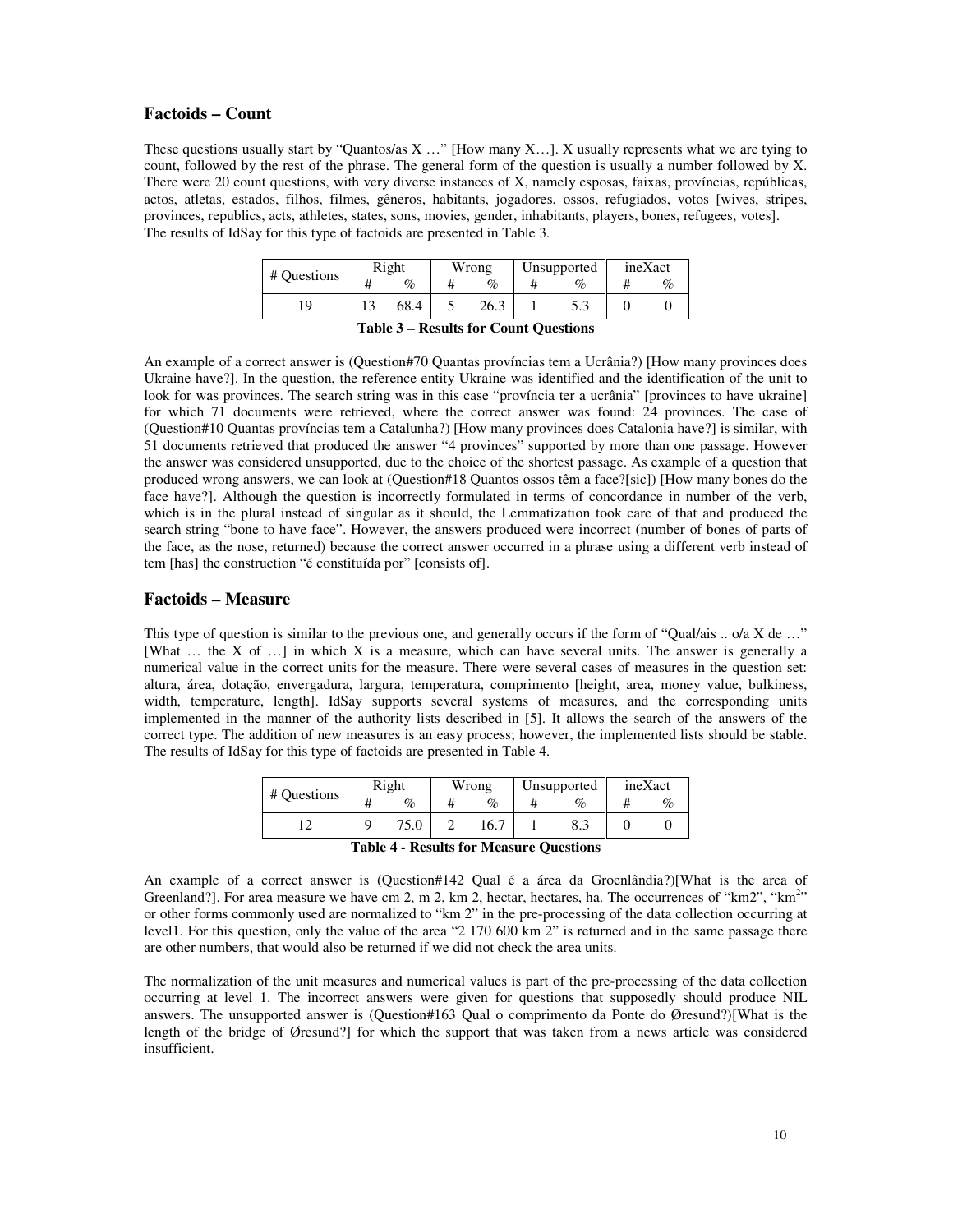### **Factoids – Date**

The most common form of occurrence for this type of question is in questions starting by "Quando…" [When…], tough there are also 4 question staring by "Em que ano …" [In which year…]. IdSay has a specific treatment of dates, starting with the pre-processing of the texts, and also in the extraction of the answer. However this treatment is not fully developed, for instance the temporal restrictions are not taken into account. Therefore, the results achieved for this type are worse that for the preceding two types. The low percentage of accuracy in temporally restricted questions, 18.750%, can also be interpreted in light of this limitation.

| # Ouestions                                 | Right |      | Wrong |      | Unsupported |      | ineXact |      |  |
|---------------------------------------------|-------|------|-------|------|-------------|------|---------|------|--|
|                                             | ⋣     | %    |       | %    |             | $\%$ |         | $\%$ |  |
| 24                                          |       | 45.8 |       | 50.0 |             |      |         | 4.2  |  |
| <b>Table 5 - Results for Date Ouestions</b> |       |      |       |      |             |      |         |      |  |

The results of IdSay for this type of factoids are presented in Table 5.

As an example of a correct answer is (Question#86 Quando é que ele tomou posse?)[When was he empowered?], and is an example of a question that belongs to a cluster with first question (Question# 85 Quantos votos teve o Lula nas eleições presidenciais de 2002?)[How many votes had Lula in the presidential election of 2002?]. Although Question#85 was not successfully answered, the reference to Lula (Brazilian President Luiz Inácio Lula da Silva) is correctly resolved in Question#86 (reference resolution based on the question, not the answer). The system produces the correct answer twice, the first answer is just the year, 2003, which is more frequent, but the support was not accepted because it said something like "President from 2003 to actuality", however the second answer, that indicated January of 2003, was considered right. As for the 12 wrong answers there are several aspects that contribute to that, there are questions about periods that were not treated by the system, and the need to treat date information from Wikipedia in a more practical way, for instance, the listed items in such pages are not terminated, so events tend to be mixed up in the resulting text. Since we had no notion of the dates, each numeric value can be a potential date, also with qualifiers like a.c., which increases the difficulty to answer this kind of question, namely the decision that the answer should be NIL. An example of a wrong answer is (Question#17 Em que ano é que Ernie Els venceu o Dubai Open?)[In which year did Ernie Els win the Dubai Open?] for which the system produced several incorrect numeric values, tentatively, from the only news article found with information on the subject, but in which the year of 1994 could only be produced if one took into account the date of the news article itself and not its text.

### **Factoids – Person**

 $\overline{a}$ 

This type of question generally appears in a form starting by "Quem" [Who], but that is not always the case. There are 37 questions in total starting by "Quem" [Who], of which 7 are definitions and were already covered in the corresponding section, and 5 occurring with different forms. The results for this type had an overall accuracy of 34%, which is according to the general performance of the system. Examples of correct answers were (Question#92 Quem fundou a escola estóica?) [Who founded the stoic school?] (Question#143 Quem foi a primeira mulher no espaço?) [Who was the first woman in the space?] for which the system gives the correct answers, respectively Zenão de Cítio e Valentina Tershkova, but they are accompanied by wrong second and third answers, that have different information related to the subject. We must therefore find a way to filter entities of type person. The search strings were respectively "fundar escola estóico" [to found school stoic] and "primeiro marido<sup>9</sup> no espaço" [first husband in space] and the number of documents retrieved were respectively 11/2 and 1991/75 before entities/after entities. The case of Question#143 shows an example of the utility in combining the search by single word with the search for entities (see section 2.3).

An example of a question that produced only wrong answers was (Question#160 Quem realizou «Os Pássaros»?) [Who directed «The Birds»?]. Since the title of the film is composed of words that occur very often in other contexts, other documents were retrieved that had no relation to the subject of the question. The search string was in this case "realizar o pássaro" [to direct the bird] and the number of documents retrieved was 317 (no entities were found in the question text).

<sup>&</sup>lt;sup>9</sup> The lemma of mulher [woman] in our system is marido [husband].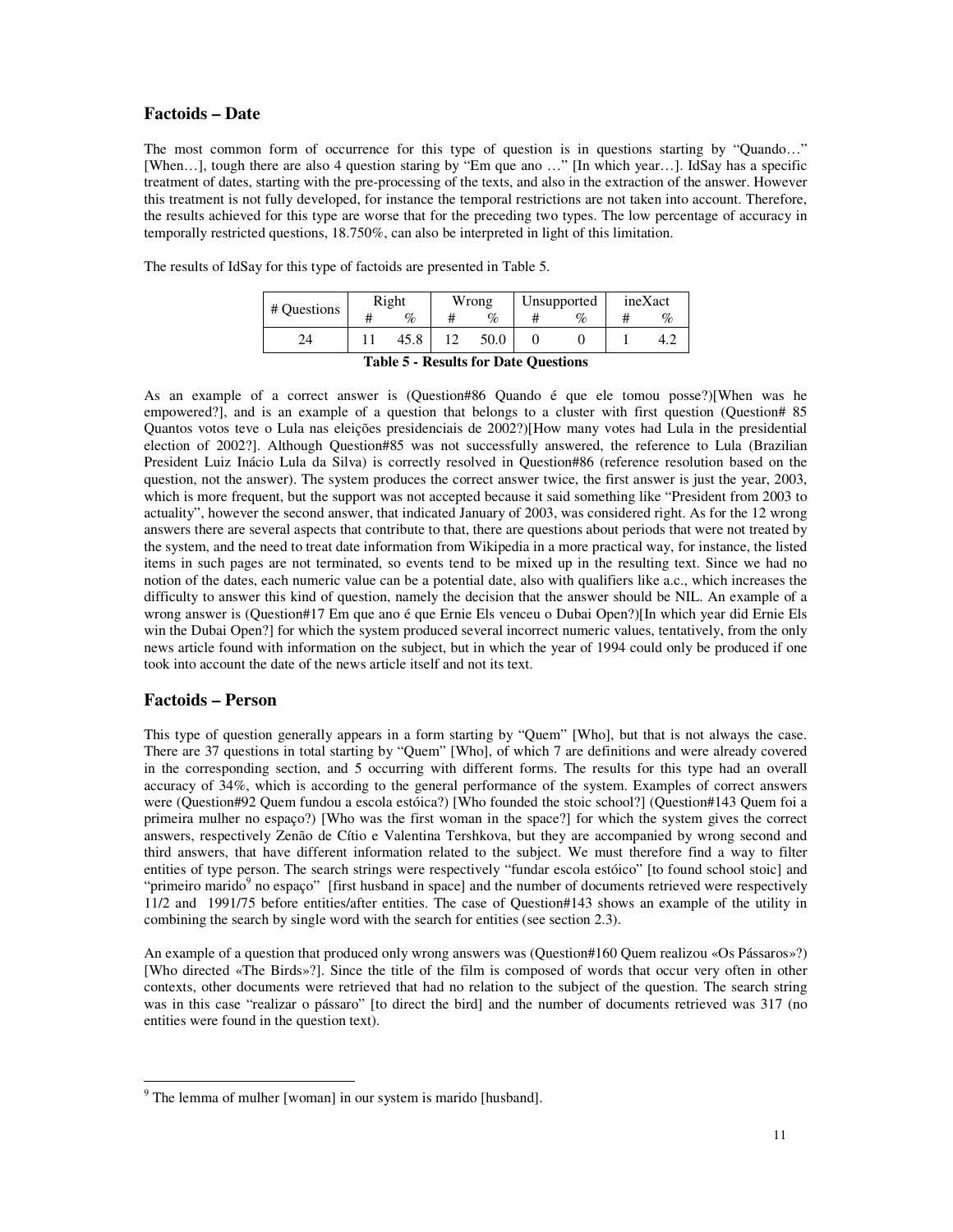A last example of questions of this type is (Question#15 Quem escreveu Fernão Capelo Gaivota?) [Who wrote Jonathan Livingston Seagull?] in which there were 6 documents each with several passages supporting the correct answer of "Richard Bach", but since the shortest passage was chosen as support, it was assessed unsupported.

# **Factoids – Location**

These questions generally begin by "Onde" [Where]. IdSay does not make a special treatment for location questions. The results for this kind of question are close to the overall performance of the system. The strong incidence of this type of question in clusters also contributes to raise its difficulty. We believe that better results can be achieved through a better treatment of this kind of information from Wikipedia.

# **NIL Accuracy**

About the NIL accuracy, the reported value of 16.667% (2 right answers out of 12) for IdSay indicates the need of improvement in our mechanism to determine how well a passage supports the answers, to minimize the effect of the retrieval cycle in relaxing constraints. We cannot however make a very accurate analysis because the 12 questions to which the NIL answer should be returned have not been divulged, and also there are some questions whose formulation makes it unclear if they should be "corrected" or a NIL answer is expected. An example of such questions is (Question#152 Qual é a capital de Dublin?) [What is the capital of Dublin?]. We considered that these questions should not be intentional, because we are in the context of an evaluation campaign, and the aim is to compare results form several systems. For this goal to be achieved there should be as little ambiguity as possible. If there is the interest in finding out how systems react to strange situations it could be done at the CLEF Workshop interactively, using frozen versions of the system.

# **4 Conclusions**

Generally, the types of questions that are answered better by IdSay system are measure factoids, count factoids and definitions, but there is still work to be done in these areas, as well as in the treatment of time. List questions, location and people/organization factoids are the types of question with more room for evolution.

The ordering (ranking) of answers by frequency means that we produce the answer that appears most frequently in the context in the data collection. However, this procedure may lead to difficulties in the support of the answer, because the same answer can occur several times in the collections, with different supports. Since in the CLEF evaluation campaign only one support is allowed, we chose the shortest one found by the system. This may lead, and it did in many cases, for the support not to be the best possible (and in some cases answers were considered unsupported by the assessor). We will consider in the future the analysis of all passages (or at least more than one) to determine how strongly it supports the answer. It is the cases mentioned in the factoid-count analysis, Question#10, in the factoid-measure analysis, Question#163, and in the factoid-person analysis, Question#127.

Although the lemmatization process produces some strange results in the search strings, it provides an efficient search, with the search phase of the process generally finding the related documents. We find the lemmatization a good choice as a whole, with just one case of a definition being wrong on its account, as in the case of Question#127 already mentioned. The extraction part is less efficient and is generally responsible for the wrong answers produced by the system.

If we had a mechanism for synonyms for instance for verbs, questions like that mentioned in the factoid-count analysis Question#18, would be answered successfully.

# **5 Future Improvements**

As for short term improvements, these include attributing a confidence score to each question, treating temporally restricted questions and the improvement of co-references between questions. The scoring mechanism is already partially implemented, since several supports for an answer are already considered, and not only is the total number of occurrences taken into account, but also different weights are attributed to different kinds of occurrence. Also the fact of an answer being given in the form of a single answer reflects a higher confidence in the answer. What is missing is translating all this information into a single numeric value.